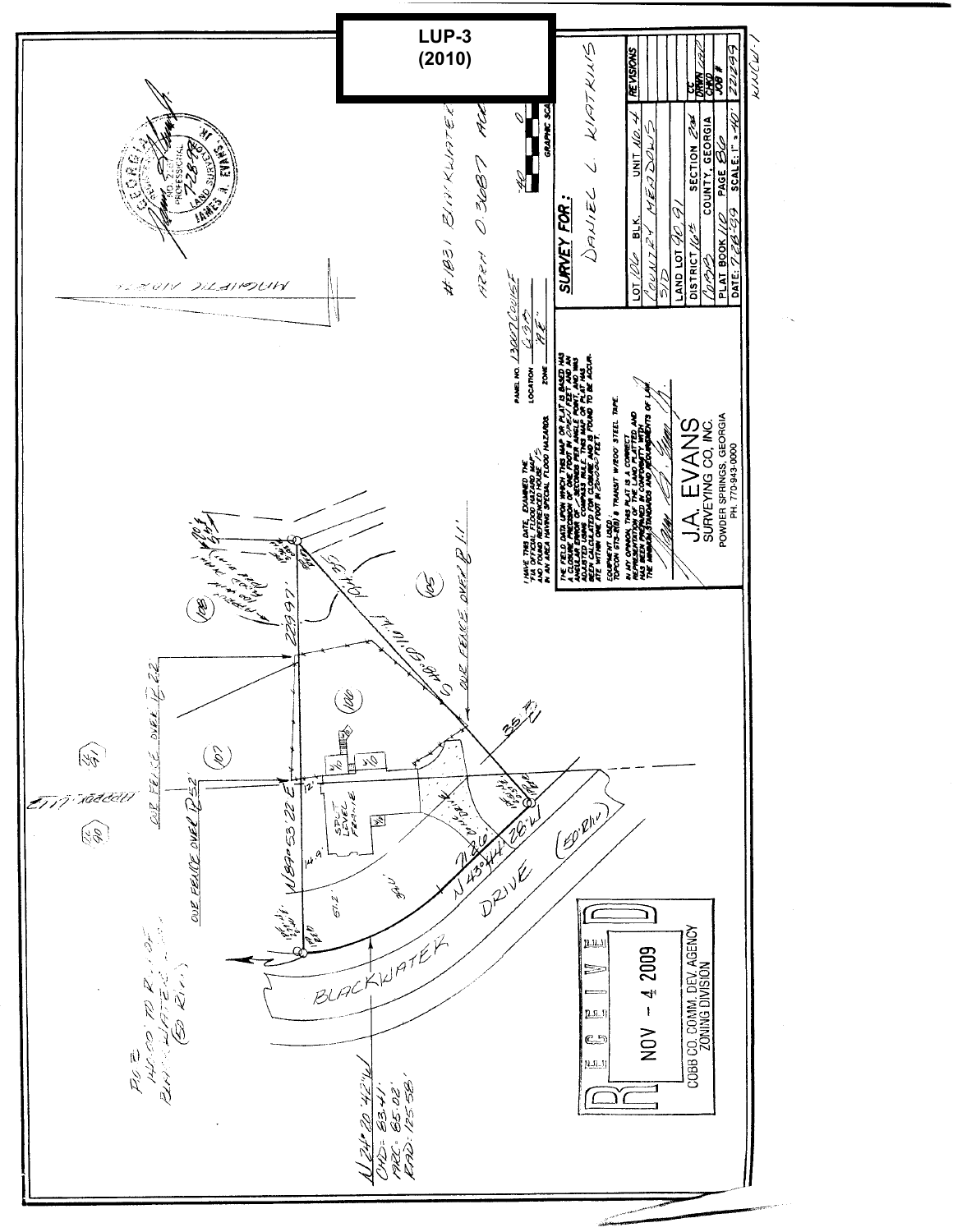| <b>APPLICANT:</b> Daniel L. Watkins                              | <b>PETITION NO:</b> LUP-3               |  |
|------------------------------------------------------------------|-----------------------------------------|--|
| 770-517-7078                                                     | <b>HEARING DATE (PC):</b> $2-02-10$     |  |
| <b>REPRESENTATIVE:</b> Daniel Watkins                            | <b>HEARING DATE (BOC):</b> $2-16-10$    |  |
| 770-517-7078                                                     | <b>PRESENT ZONING:</b> R-15             |  |
| TITLEHOLDER: Daniel L. Watkins                                   |                                         |  |
| <u> 1989 - Johann Stoff, amerikansk politiker (d. 1989)</u>      | PROPOSED ZONING: Land Use Permit        |  |
| <b>PROPERTY LOCATION:</b> Located on the east side of Blackwater |                                         |  |
| Drive, south of Blackwater Way                                   | <b>PROPOSED USE:</b> Garage Door Repair |  |
| (1831 Blackwater Drive).                                         | and Installation Business               |  |
| <b>ACCESS TO PROPERTY:</b> Blackwater Drive                      | SIZE OF TRACT: 0.3687 acre              |  |
|                                                                  | <b>DISTRICT:</b> 16                     |  |
| <b>PHYSICAL CHARACTERISTICS TO SITE:</b> Existing house          | <b>LAND LOT(S):</b> $\qquad 90,91$      |  |
|                                                                  | $PARCEL(S):$ 27                         |  |
|                                                                  |                                         |  |
| CONTICUOUS ZONING/DEVELODMENT                                    | <b>COMMISSION DISTRICT: 3</b>           |  |

#### **CONTIGUOUS ZONING/DEVELOPMENT COMMISSION DISTRICT:** <sup>3</sup>

| <b>NORTH:</b> | R-15/ Country Meadows subdivision |
|---------------|-----------------------------------|
| <b>SOUTH:</b> | R-15/ Country Meadows subdivision |
| EAST:         | $R-15$ / wooded                   |
| WEST:         | R-15/ Country Meadows subdivision |

**OPPOSITION: NO. OPPOSED\_\_\_\_PETITION NO:\_\_\_\_\_SPOKESMAN** 

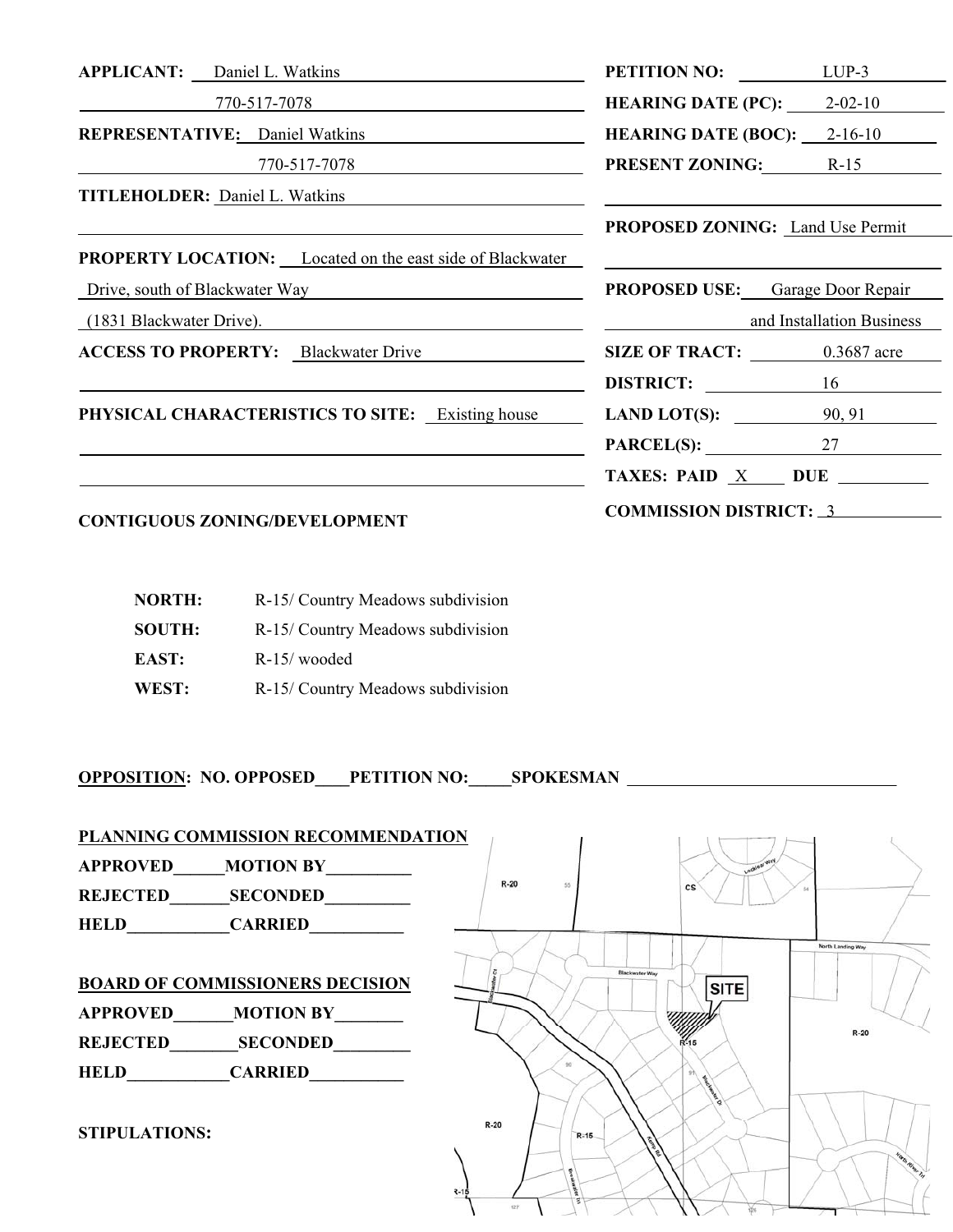# **LUP-3**

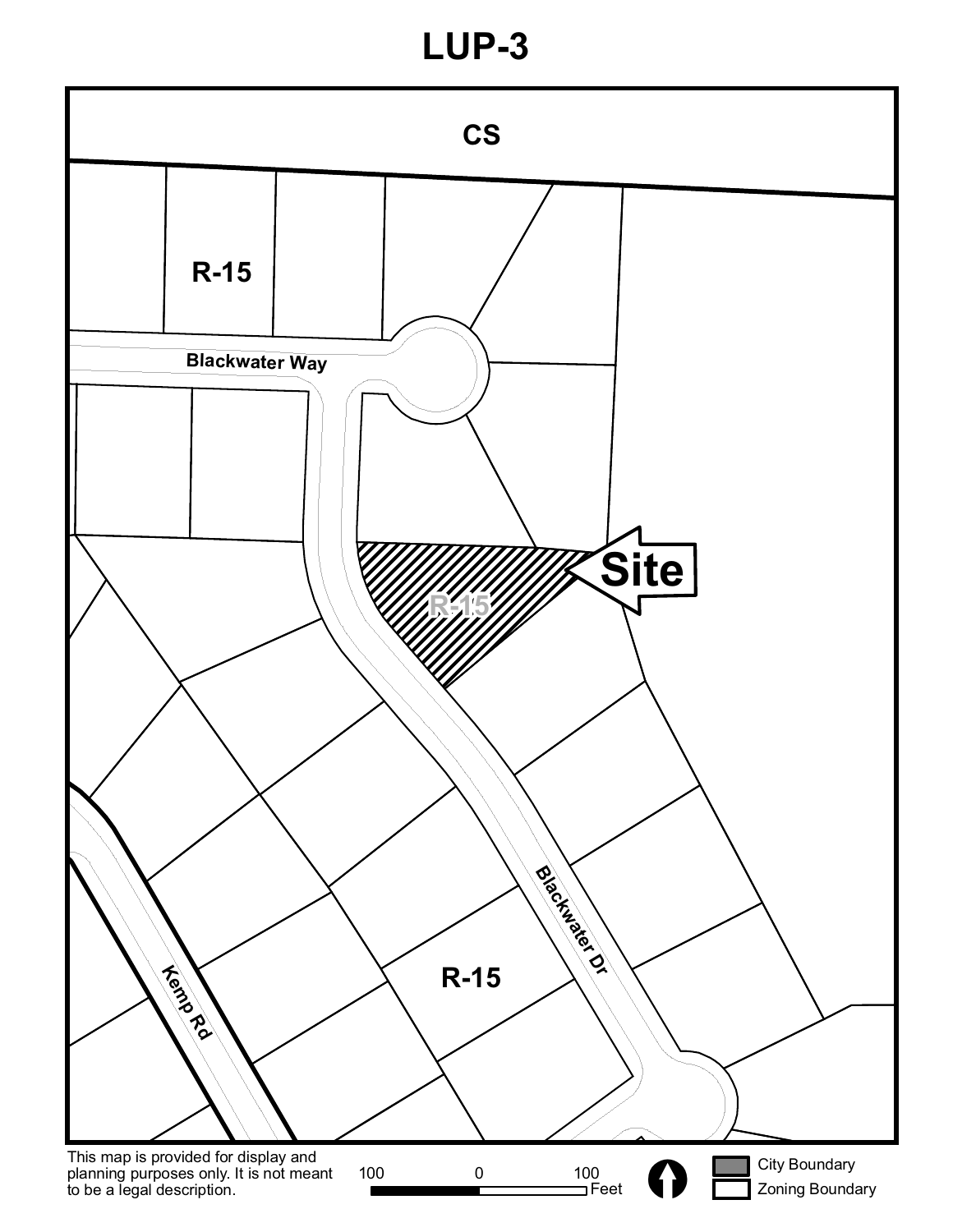| <b>APPLICANT:</b> Daniel Watkins |      | <b>PETITION NO.:</b> LUP-3 |  |
|----------------------------------|------|----------------------------|--|
| <b>PRESENT ZONING:</b>           | R-15 | <b>PETITION FOR:</b> LUP   |  |
|                                  |      |                            |  |

#### **PLANNING COMMENTS:** Staff Member Responsible: John P. Pederson, AICP

The applicant is requesting a Temporary Land Use Permit to operate a garage door repair and installation business from this property. The business will operate Monday through Friday, from 8:00 am to 5:00 pm. There will be two employees, and the applicant expects less than three clients or sales people coming to the house per week. Visitors to the property will park in the driveway and street. The applicant anticipates two deliveries per week from UPS or FEDEX, and maybe a semi-truck delivery once every two months (for 10-15 minutes). The applicant states there will be no signs and no outdoor storage. The applicant lives in the house, and has requested this permit for 12 months.

Historic Preservation: No comment.

**Cemetery Preservation: No comment.** 

#### **WATER & SEWER COMMENTS:**

Records show address connected to water and sewer.

## **TRAFFIC COMMENTS:**

No on street parking.

#### **FIRE COMMENTS:**

No comments.

## **STORMWATER MANAGEMENT COMMENTS:**

No comments.